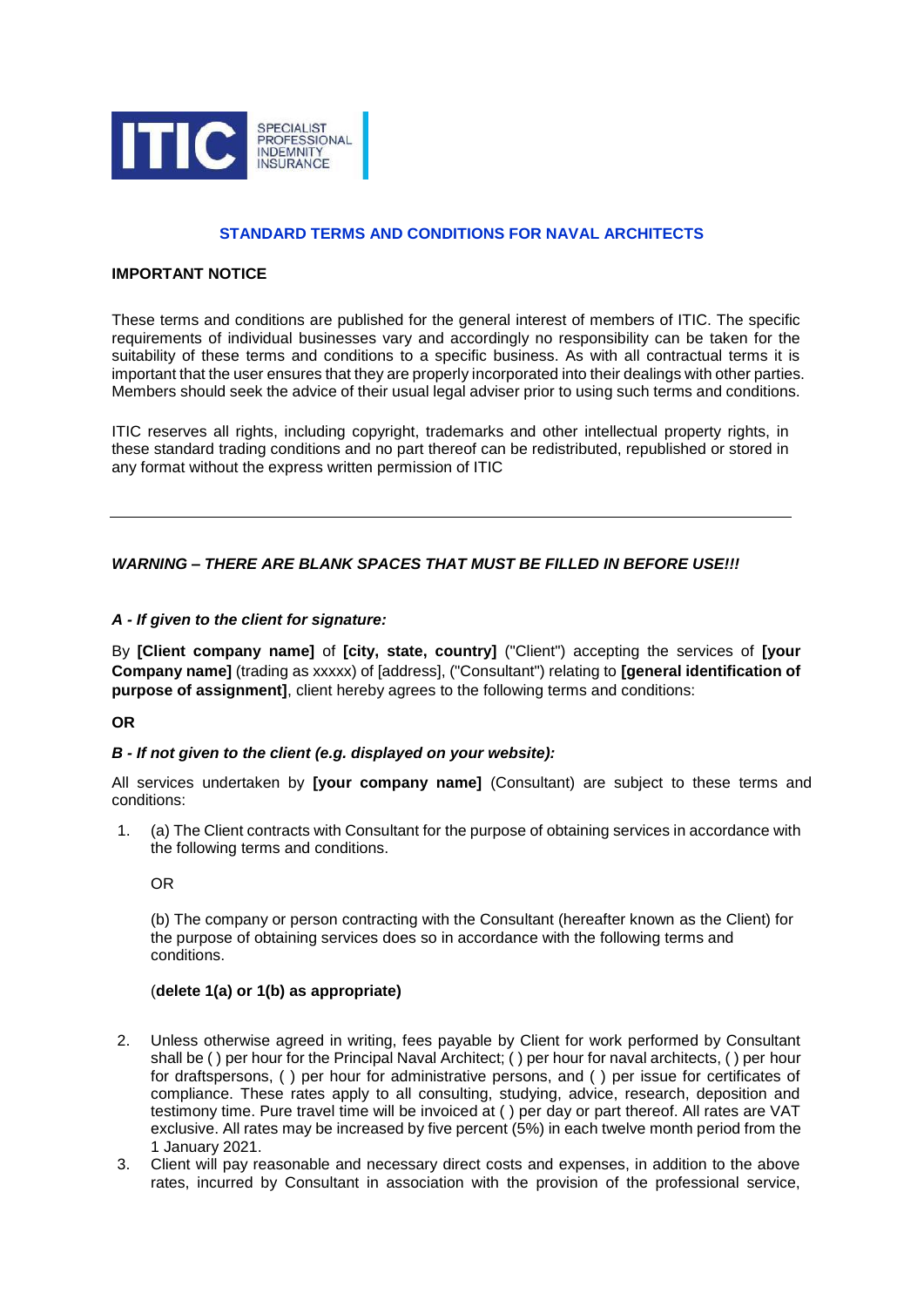including but not limited to communications, travel, printing/copying and other costs as appropriate. Consultant shall be solely responsible for arranging all required travel and accommodation.

- 4. Client will render full payment in response to Consultant's invoices within ( ) days of receipt of the invoice regardless of the fee payment arrangement between Client and any other party. Interest will accrue on all invoiced amounts which have not been paid at 8% above base rate per annum as per the Late Payment of Commercial Debts (Interest) Act 1998
- 5. This Agreement is governed by the laws of England. Any dispute, controversy or claim arising out of, or relating to or in connection with this Agreement shall exclusively be resolved in London, England by arbitration in accordance with the Arbitration Act 1996 and the Rules of LMAA from time to time in force. Any dispute under (GBP30,000) will be referred to the LMAA Small Claims Procedure. The language of the arbitration will be English.
- 6. The parties will be bound by this Agreement. For the avoidance of doubt, acceptance of and commencement of work and/or payment of the deposit by the Client, without signing this agreement, will constitute the Client's agreement and acceptance to these terms and conditions in full. Consultant is bound to use reasonable efforts to commence the works contemplated by this Agreement upon execution of the Agreement by both parties, and receipt of a deposit of 25% of the total estimate amount, which shall be credited toward the first invoice, and the balance (if any) will be credited toward the next or subsequent invoices for the assignment.
- 7. Client acknowledges that estimates, whilst being a reasonable guess of the total work costs are not binding. The actual total fees and expenses may exceed the estimate for a number of reasons, such as, but not limited to; (a) the scope of work is undefined at the time of executing this Agreement, or (b) if not all information requested is supplied initially, or (c) if anomalies or variants are discovered during assessment, or (d) a change of project scope is requested after the Agreement has been executed. Where an anomaly occurs or a project scope change is requested after executing the Agreement, where practical any work will cease and a new written estimate will be issued. However, should a new estimate not be produced the Consultants fees will be what is invoiced to the Client.
- 8. Consultant is not responsible for and accepts no liability for any error, inaccuracy or negligence in the manufacture of the vessel or object that is the subject of this Agreement, or where the building has not been in accordance with the drawings prepared. The Consultant is not responsible for and accepts no liability for any error, inaccuracy or negligence in the design or performance or manufacture of the vessel or object that is not of the Consultants design, that is the subject of this Agreement, or where the building has not been in accordance with the drawings prepared.
- 9. Where Consultant relies upon drawings and/or information provided by third parties (for example, but not limited to, the Client, a ship yard, a third party designer), Consultant is not responsible for any errors and inaccuracies in drawings, measurements and/or any other base data provided. The Consultant is entitled to reasonably rely on the accuracy of such documents. Unless otherwise stated, Consultant will not review the consistency of the information on the certificate of compliance with any other material, plans, documentation or certificates of compliance. Each certificate of compliance is limited to the verification of the specific plans and/or documentation as stated on each particular certificate.
- 10. Consultant shall be under no liability whatsoever to the Client for any loss, damage, delay or expense of whatsoever nature, whether direct or indirect and howsoever arising UNLESS same is proved to have resulted solely from the negligence, gross negligence or wilful default of Consultant or any of its employees or agents or sub-contractors.
- 11. In the event that the Client proves that the loss, damage, delay or expense was caused solely by the negligence, gross negligence or wilful default of Consultant aforesaid then, save for where loss, damage, delay or expense has resulted from Consultant's personal act or omission committed with the intent to cause same or recklessly and with knowledge that such loss, damage, delay or expense would probably result, Consultant's liability (both directly and indirectly) for each incident or series of incidents giving rise to a claim or claims shall never exceed a sum calculated on the basis of ten times Consultant's charges or GBP100,000, whichever is the higher.
- 12. In respect to clause 10 and 11 above, the Consultant hereby excludes all liability for consequential loss. Loss of profit is always to be considered as non-consequential loss, whether it is direct or indirect.
- 13. Consultant shall not be liable for loss of or damage to equipment and other items placed at its disposal by or on behalf of the Client however such loss or damage occurs.